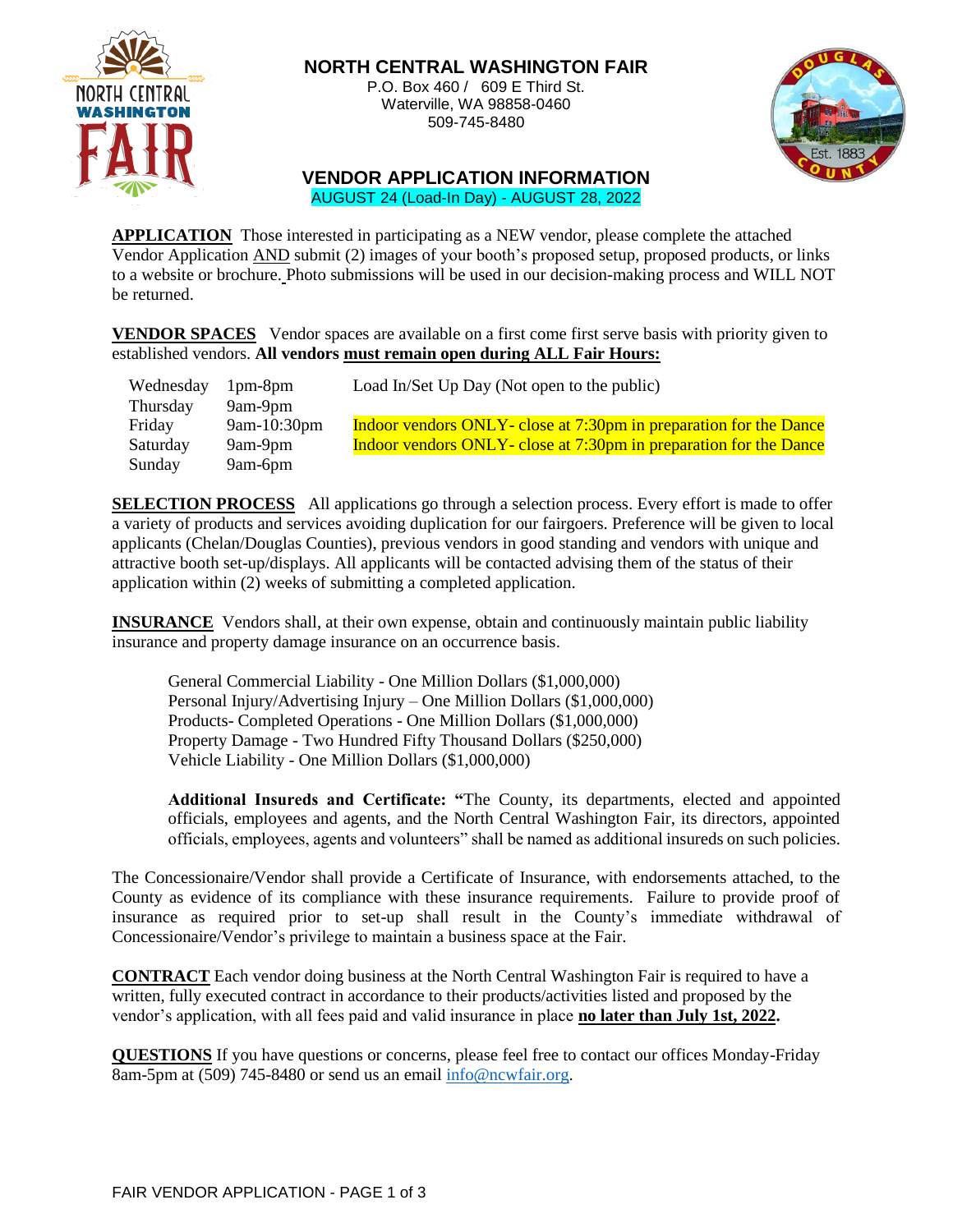| Est. 1883<br>AUGUST 24 (Load-In Day) - AUGUST 28, 2022<br>Were you a vendor at the 2021 North Central Washington Fair? YES / NO<br><u> 1989 - Johann Stoff, deutscher Stoff, der Stoff, der Stoff, der Stoff, der Stoff, der Stoff, der Stoff, der S</u> |
|----------------------------------------------------------------------------------------------------------------------------------------------------------------------------------------------------------------------------------------------------------|
|                                                                                                                                                                                                                                                          |
|                                                                                                                                                                                                                                                          |
|                                                                                                                                                                                                                                                          |
|                                                                                                                                                                                                                                                          |
|                                                                                                                                                                                                                                                          |
|                                                                                                                                                                                                                                                          |
|                                                                                                                                                                                                                                                          |
|                                                                                                                                                                                                                                                          |
|                                                                                                                                                                                                                                                          |
|                                                                                                                                                                                                                                                          |
|                                                                                                                                                                                                                                                          |
|                                                                                                                                                                                                                                                          |
|                                                                                                                                                                                                                                                          |
| <b>SPACE REQUIREMENTS &amp; LICENCE FEES</b> Vendors supply their own tents, weights, power cords<br>and tables/chairs*. There are no specific location guarantees and the NCW Fair reserves the right to move                                           |
| vendors as needed. Please indicate your booth location preference and frontage requested:<br>\$26/ft frontage ex) $10'x10' = $260.00$                                                                                                                    |
| *Indoor vendors are provided $(1)$ 6' table and $(2)$ folding chairs                                                                                                                                                                                     |
| Indoor vendors hours may vary based on Dances to be held in Community Hall                                                                                                                                                                               |
| \$16/ft frontage ex) $10'x10' = $160.00$                                                                                                                                                                                                                 |
| \$200.00 Security Deposit*                                                                                                                                                                                                                               |
| 20% of Gross Receipts<br>18% of Gross Receipts                                                                                                                                                                                                           |
| *If contract is fulfilled, Security Deposit will be deducted from the percentage owed after the                                                                                                                                                          |
| Z Tapes or a similar report are REQUIRED from ALL CONCESSIONAIRES.                                                                                                                                                                                       |
|                                                                                                                                                                                                                                                          |

- $\Box$  N/A
- Water
- $\Box$  Electrical- 110 volt- 20 amp services are limited and on a first come first serve basis. Please list indicate your electrical needs: \_\_\_\_\_\_\_\_\_\_\_\_\_\_\_\_\_\_\_\_\_\_\_\_\_\_\_\_\_\_\_\_\_\_\_